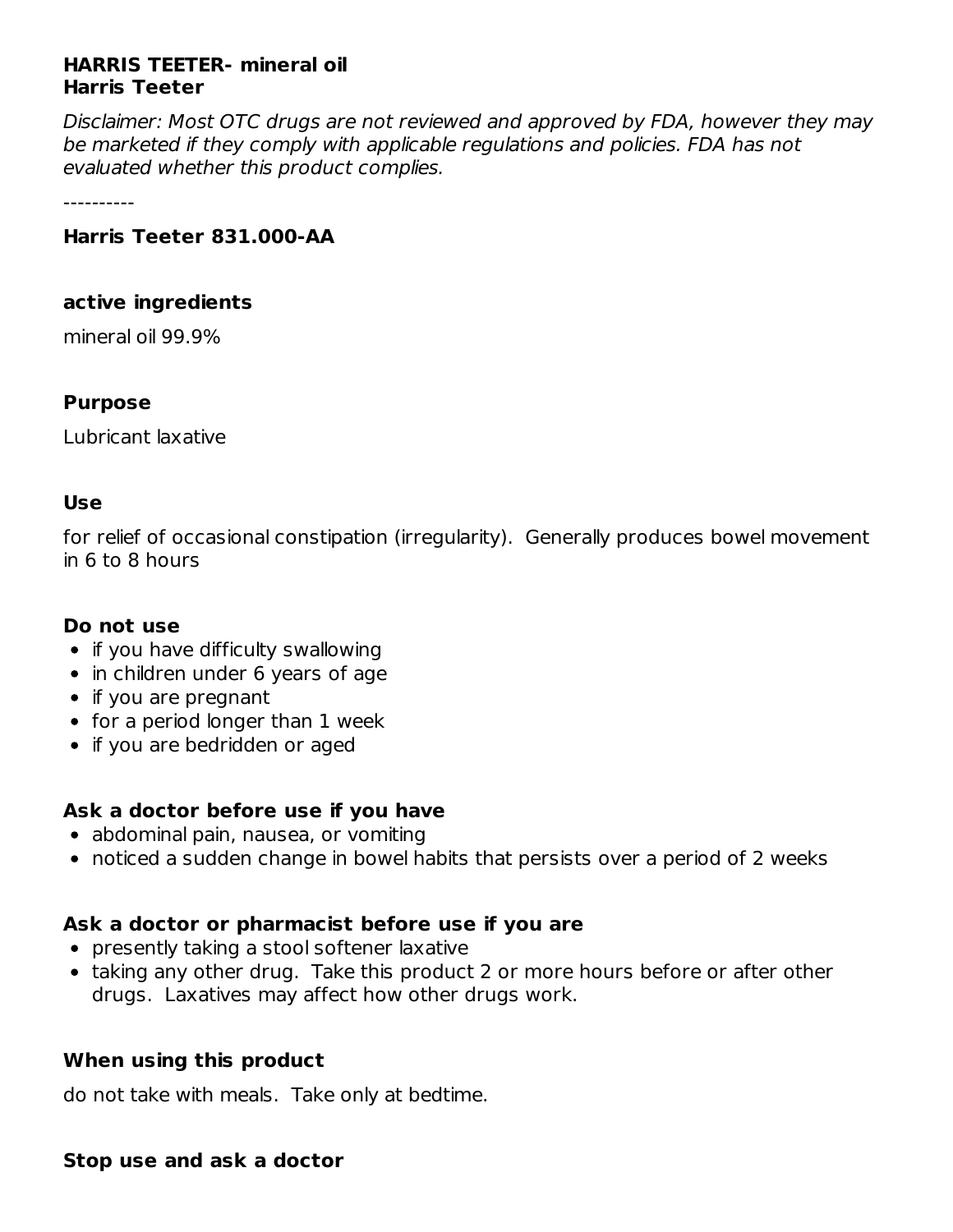if you have rectal bleeding or failure to have a bowel movement after use. These could be signs of a serious condition.

## **If breast feeding,**

ask a health professional before use

## **Keep out of reach of children**

In case of overdose, get medical help or contact a Poison Control Center right away.

#### **Direction**

- do not take with meals
- take only at bedtime
- may be taked as a single daily dose or in divided doses

adults and children 12 years of age and over - 1 to 3 Tablespoons (15 to 45 mL) maximum 3 Tablespoons (45 mL) in 24 hours

children 6 to 12 yeard of age - 1 to 3 teaspoons (15 mL) in 24 hours

children under 6 years of age - do not use, consult a doctor

## **Other information**

keep tightly closed. Protect from sunlight

#### **Inactive ingredients**

mixed tocopherols (added as a stabilizer)

#### **Questions?**

Call 1-888-593-0593

#### **principal display panel**

Harris Teeter MINERAL OIL U.S.P. LUBRICANT LAXATIVE FOR RELIEF OF OCASIONAL CONSTIPATION ODORLESS - TASTELESS - COLORLESS SEALED WITH PRINTED FOIL UNDER CAP FOR YOUR PROTECTION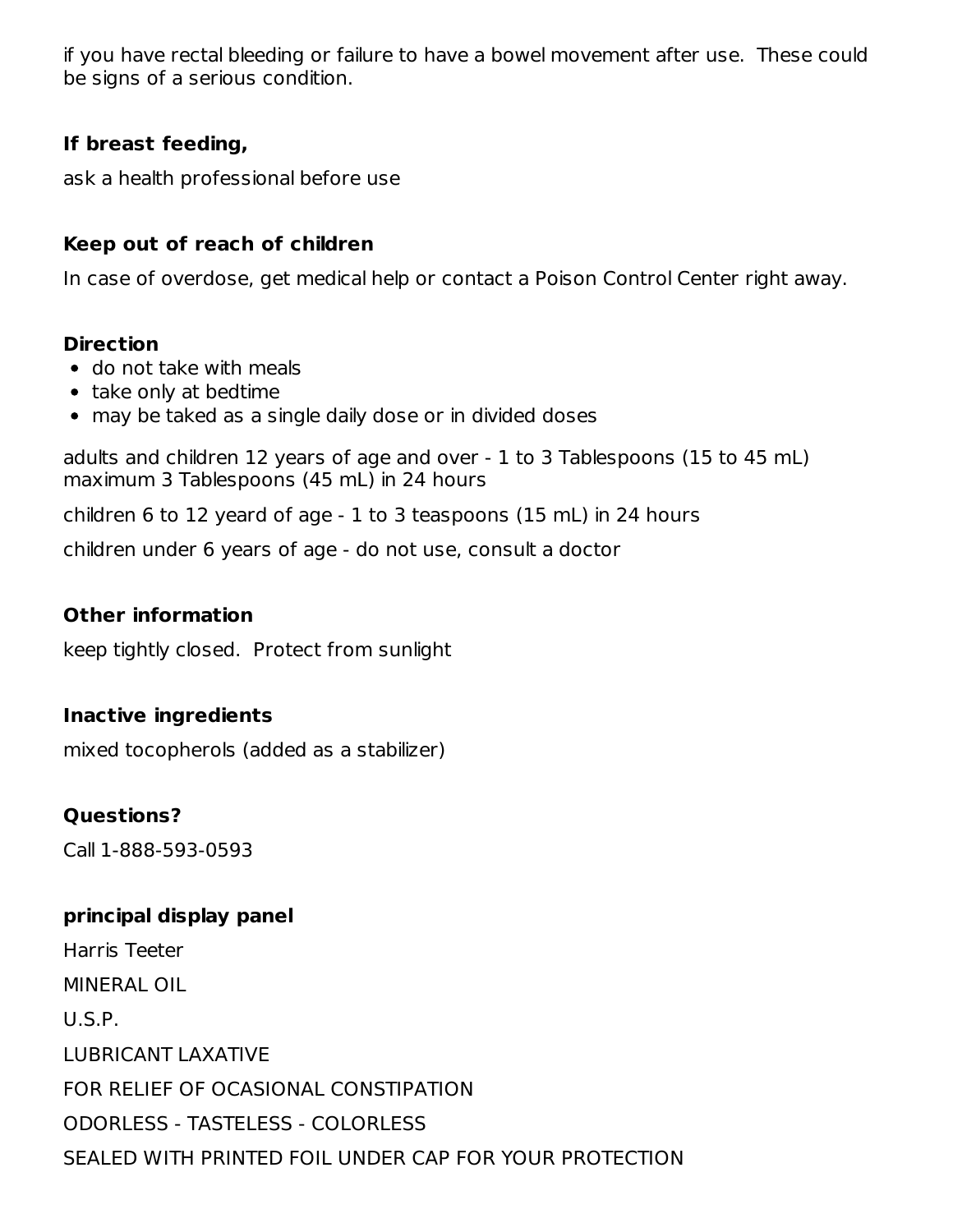## 16 FL OZ (1 PT) 473 mL



 $LOO16364FA$  \_ -

## **HARRIS TEETER**

mineral oil

| .                                                              |                                                                       |  |                    |  |                |
|----------------------------------------------------------------|-----------------------------------------------------------------------|--|--------------------|--|----------------|
|                                                                |                                                                       |  |                    |  |                |
| <b>Product Information</b>                                     |                                                                       |  |                    |  |                |
| <b>Product Type</b>                                            | <b>HUMAN OTC DRUG</b><br><b>Item Code (Source)</b>                    |  | NDC:69256-831      |  |                |
| <b>Route of Administration</b>                                 | ORAL                                                                  |  |                    |  |                |
|                                                                |                                                                       |  |                    |  |                |
|                                                                |                                                                       |  |                    |  |                |
| <b>Active Ingredient/Active Moiety</b>                         |                                                                       |  |                    |  |                |
|                                                                | <b>Ingredient Name</b><br><b>Basis of Strength</b><br><b>Strength</b> |  |                    |  |                |
| MINERAL OIL (UNII: T5L8T28FGP) (MINERAL OIL - UNII:T5L8T28FGP) |                                                                       |  | <b>MINERAL OIL</b> |  | 999 mg in 1 mL |
|                                                                |                                                                       |  |                    |  |                |
|                                                                |                                                                       |  |                    |  |                |
| <b>Inactive Ingredients</b>                                    |                                                                       |  |                    |  |                |
| <b>Ingredient Name</b>                                         |                                                                       |  | <b>Strength</b>    |  |                |
|                                                                |                                                                       |  |                    |  |                |
| TOCOPHEROL (UNII: R0ZB2556P8)                                  |                                                                       |  |                    |  |                |
|                                                                |                                                                       |  |                    |  |                |